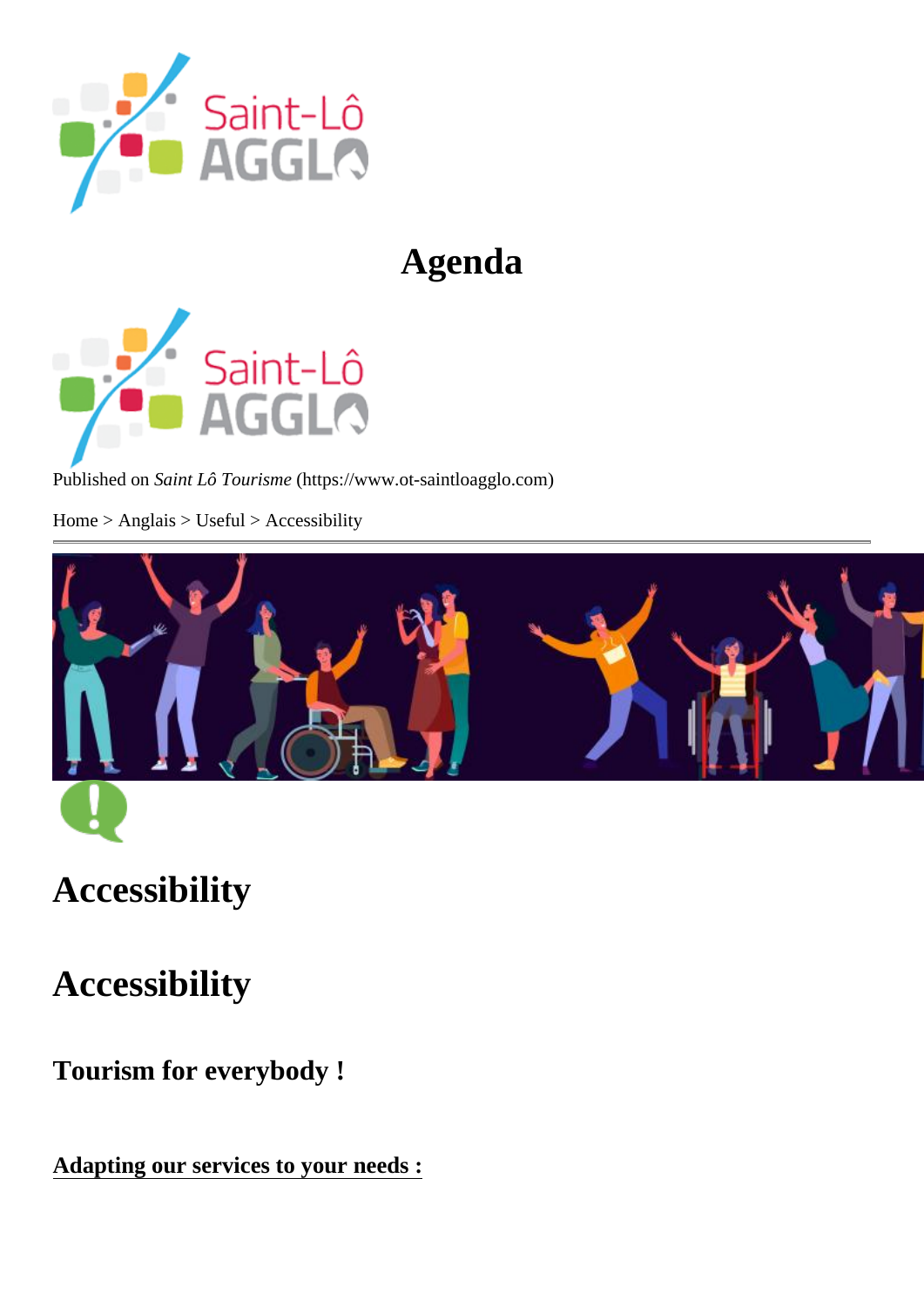**The Tourist Office is in constant improvement to assure you a customized service. We are working on the accessibility of our offices in order to obtain the label « Tourism & Handicap » and mostly in order to welcome you in the best ways :** 

**The Time Tourist Office is located downtown, below the ramparts.** The scarage details and the manufacture of the state of the state of the state of the state of the state of the state of the state of the state of the stat <sup>Image</sup> The "Tourist Office is located downtown, below the ramparts.<br>https://www.ot-sainloagglo.com/data%3Aimage/phg%3Bbase64%2CtVBORw0KGgoAAAANSUhEUgAAAZ6AAAFXCAYAAACbcIgJAAALK0IEQVR4nO3dW47cOBZI

Image not found **in France for people with reduced mobility, only 200 meters from the Tourist Image not arriving space for people with reduced mobility, only 200 meters from the Tourist<br>https://ww.ot-sameoagglo.com/data%3Amage/png%3Bbase64%2CiVBUkw0KGgoAAANSUfiEUgAAAZ6AAAFXCAYAAACbclgJAAALK0IEQVR4nO3dW4 Office**

Image **Act found ible toilets, only 17 meters from the entrance of the Tourist Office Card Action Contract of the meters from the entrance of the Tourist Office <b>Card Action** Image **Act conducts: Only 17 meters from the entrance of the Tourist Office**<br>https://www.0t-saintloagglo.com/data%3Amage/png%3Bbase64%2CiVBORw0KGgoAAAANSUnEUgAAA20AAAFXCAYAAACbcIgJAAALK0lEQVR4nO3dW4

Image not found https://www.ot|-saintloagglo.com/data%3Aimage/png%3Bbase64%2CiVBORw0KGgoAAAANSUhEUgAAACEAAAAiCAYAAADRcLDBAAAIAklEQVRYha2Xf4wU5Rr **Physical handicap :**

- **A doorbell to ask us to open the door**
- **Free lending of a wheelchair**
- **Adapted reception and information counter**
- **Leaflets available at a reasonable height**



- **Informations written in large characters on our displays**
- **Document written in large characters available at the reception in free-service**
- **Informational pictograms**
- **Audio files which make you discover our territory available on our website**
- **Document in Braille available at the reception**

Image not found https://www.ot|-saintloagglo.com/data%3Aimage/png%3Bbase64%2CiVBORw0KGgoAAAANSUhEUgAAACoAAAAoCAYAAACIC2hQAAAGXklEQVRYhe3Ya3CU5R.

**Hearing handicap :**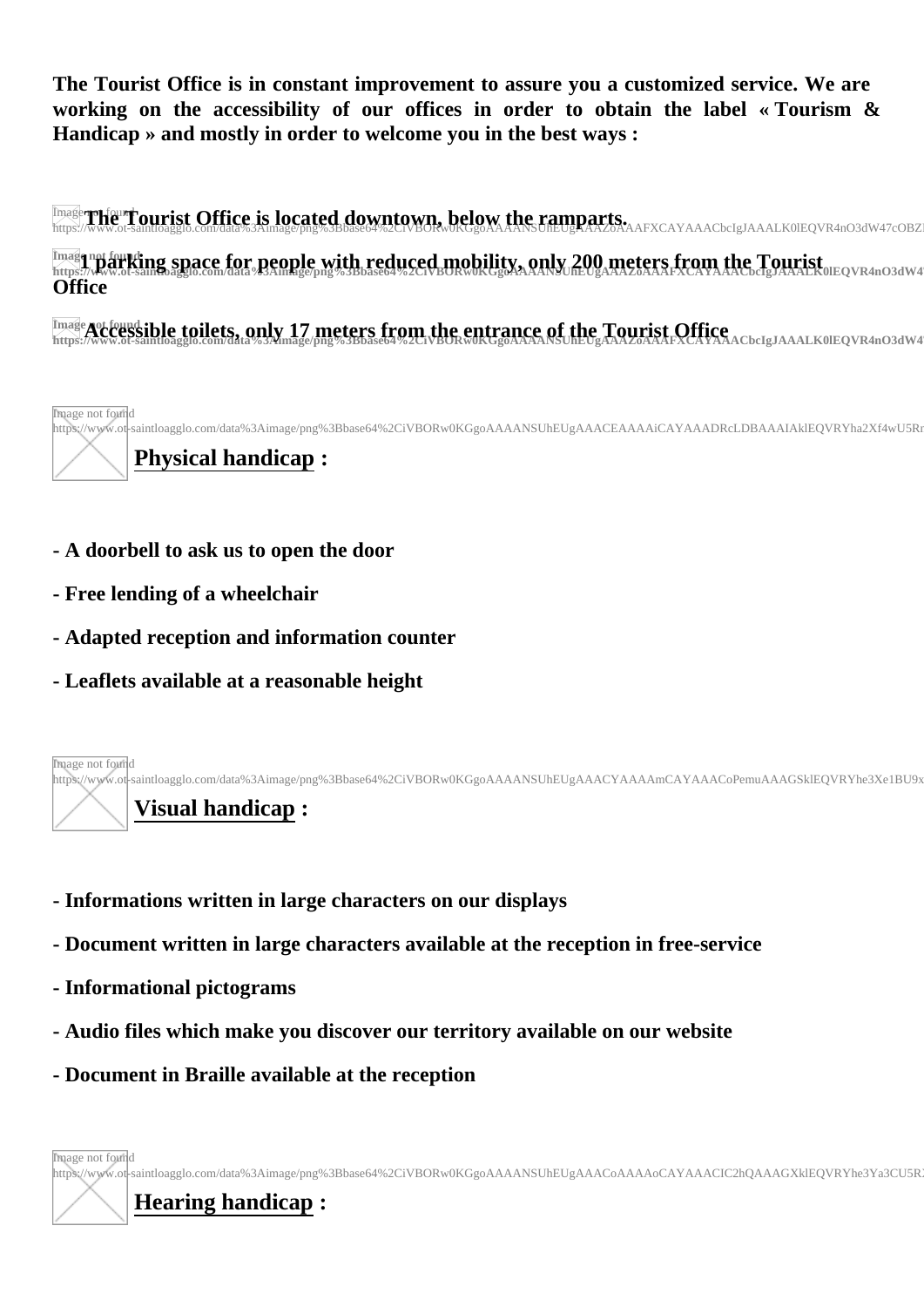- Sound amplifying magnetic loop
- Writing board available for discussion with the travel consultant

Image not found

https://www.ot-saintloagglo.com/data%3Aimage/png%3Bbase64%2CiVBORw0KGgoAAAANSUhEUgAAACoAAAAoCAYAAACIC2hQAAALv0lEQVRYhbWYeXSV9

### Mental handicap:

#### - Informative pictograms for self-service documentation

Imagerni found tire staff is aware of the way to welcome people with disabilities

Imagewet found also working on a guide of the service providers whose facility is accessible to people with disabilities, which will be available self-service at the reception of our Tourist **Office** 

Imaggiorificial and assistance dogs are welcome and we can even offer them a "doggy bar" if they are thirsty!

```
Imagrintfound is accessible to everybody<br>https://www.of-saintioagglo.com/data%3Almage/png%3Bbase64%2CiVBORw0KGgoAAAANSUhEUgAAAZoAAAFXCAYAAACbclgJAAALK0IEQVR4nO3dW47cOB
```
## You can find here a list of useful links:

Image*netscociations at your service***11**<br>https://www.ot-saintloagglo.com/data%3Aimage/pr

%3Bbase64%2CiVBORw0KGgoAAAANSUhEUgAAAZoAAAFXCAYAAACbclgJAAALK0IEQVR4nO3dW47cOB